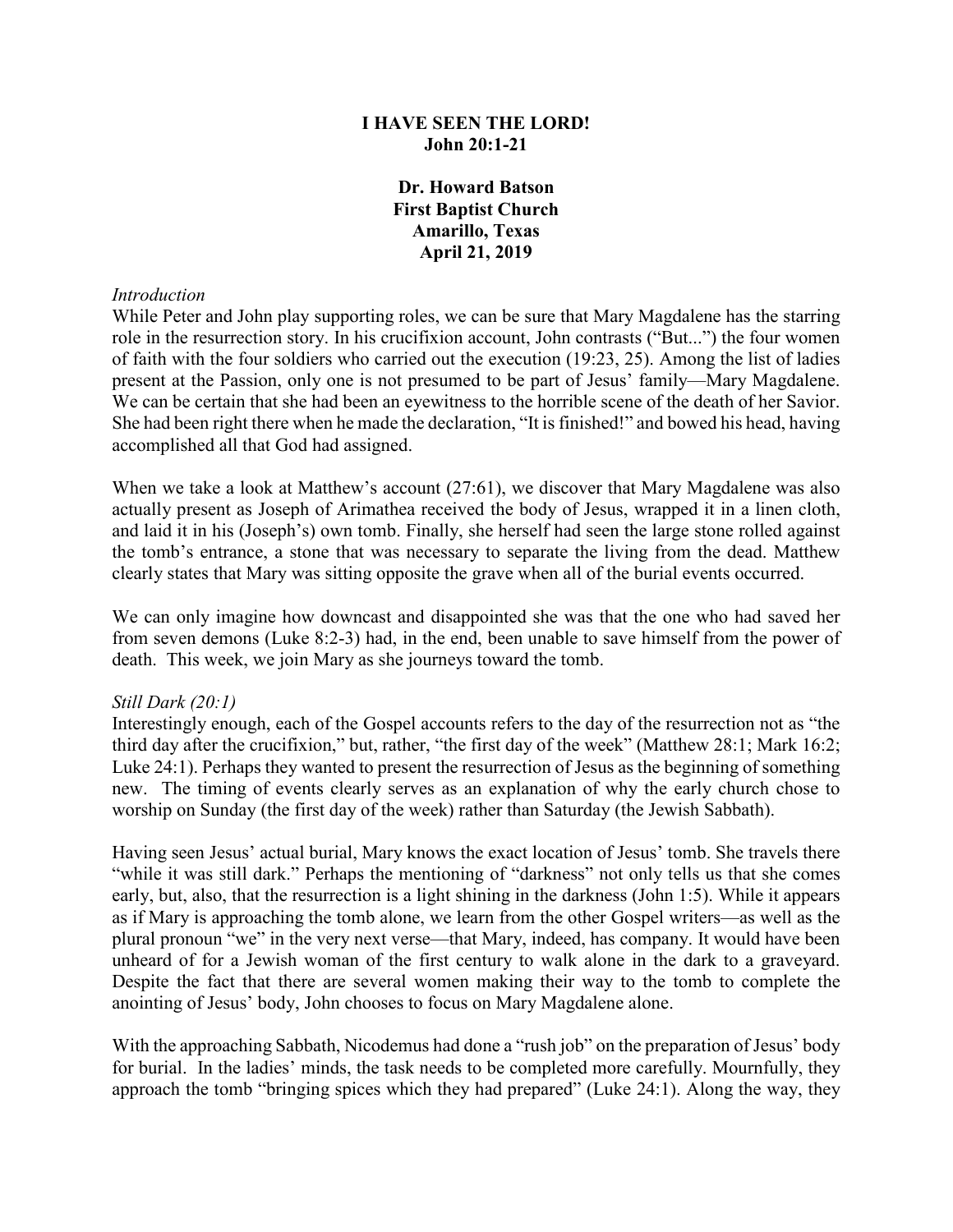discuss the weighty stone which would prevent them from getting to Jesus' body. To their great surprise, they discover the stone has already been rolled away.

### *Out of the Tomb (20:2)*

Mary's immediate reaction to the open tomb is to run to Jesus' disciples. More specifically, John tells us that she "came to Simon Peter and to the other disciple whom Jesus loved." The "beloved disciple" is identified as none other than John, the son of Zebedee, the brother of James, the very writer of this fourth Gospel. Interestingly enough, John is never mentioned in this Gospel by name, as he is always called "the beloved disciple."

John gives us an honest report concerning Mary's faith—the possibility of a resurrection never even occurs to her. Her conclusion is clear: "They have taken away the Lord out of the tomb, and we do not know where they have laid Him." "They," therefore, is a reference to grave robbers. Grave robbing was frequent enough in antiquity that Emperor Claudius (A.D. 41-54) actually ordered capital punishment for those convicted of destroying tombs, removing bodies, or even displacing the sealing stones.

Mary is certain someone has stolen the body of her Lord. Worse still—Mary and the other ladies ("we") have no idea where the body of their Lord has been laid.

While it is a small detail, we should not miss the fact that Mary Magdalene identifies Jesus as "the" Lord. This is the first time in John's Gospel that he is identified by the definite article "the." He is, to Mary, the one and only Lord.

# *Running Together (20:3-5)*

This is a "breathless" text, as all the characters "run." We have already been told that Mary "ran" from the tomb to the place of the apostles. Additionally, we are told that the beloved disciple (John) and Peter run together all the way back to the tomb. If we were to declare a winner in this "first century foot race," we would have to declare John the victor, as he arrives at the tomb first. Cautious, however, he does not enter the tomb, but merely stoops to look in, seeing the linen wrappings lying there.

The most ancient, and probably accurate, explanation for John's arriving to the tomb first was that he was younger, and, thus, faster than Peter.

#### *Entering the Tomb (20:6-7)*

Peter, with his impetuous nature, does not hesitate to enter the open tomb immediately. He, also, sees the linen wrappings lying there. But, having a closer inspection by entering the tomb, Peter also sees the face cloth rolled up in a place by itself.

The linen cloths mentioned here would have been wrapped tightly around the corpse from head to toe. A second piece, the "face cloth," was used around the head in order to keep the mouth closed usually placed on the outside of the linen cloths and, therefore, detached from them.

Why does John make so much of the grave cloths? First, the presence of neatly wrapped binding material serves as evidence that a resurrection—not a robbery—has taken place. If the body had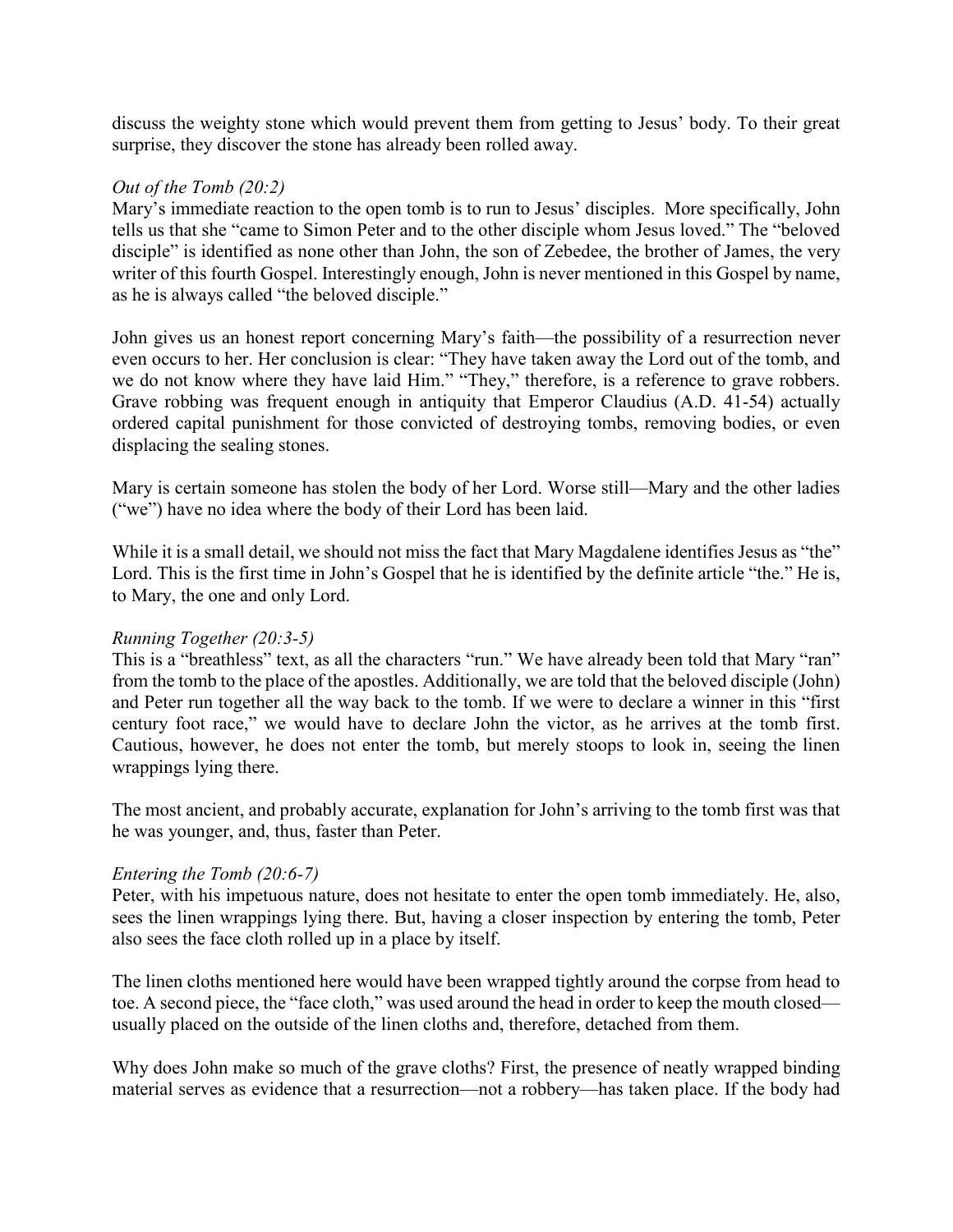been stolen, the robbers would not have left the elaborate shrouds of linen and the very expensive perfumes and spices. Second, the imagery of Jesus' folded grave cloths stands in stark contrast to Lazarus (John 11:44), who was depicted coming out of the tomb with both the linen cloths and the face cloth still tightly bound around his body. Lazarus had to be freed from the chains of the grave, while Jesus had passed through them and neatly left them as evidence of his victory over death.

## *Seeing and Believing (20:8)*

In some ways, verse 8 is the apex of John's Gospel, for it is here that he himself both "sees and believes" (compare 20:29). While there is no object to these verbs—that is, we are neither told what John saw and nor what he believed—there is no mistaking the meaning. John sees the grave cloths as an indication that Jesus' body has been resurrected, and he believes what Jesus had been trying to tell the disciples all along—he would rise from the dead. John, who had seen Jesus' crucifixion up close, now has the most powerful moment of his life—his Lord is, indeed, alive again!

#### *The Scriptures (20:9-10)*

John is quite honest in reporting that he and the other disciples had not yet understood "the scripture." Some scholars argue that John had a particular passage in mind: (1) Hosea 6:2, "... He will raise us up on the third day," (2) Jonah 1:17, "And the Lord appointed a great fish to swallow Jonah, and Jonah was in the stomach of the fish three days and three nights," or (3) Psalm 16:10, "For Thou will not abandon my soul to Sheol; nor will Thou allow the Holy One to undergo decay." Others take the reference to "the scripture" to be a broader application referring to the entirety of the Old Testament. The resurrection explains the Scripture (what is read), and the Scripture explains the resurrection (what has been seen and experienced....).

Whatever the reference of "the scripture," we can be sure that John experiences the "aha" moment of the resurrection. He sees the emptiness of the tomb and believes in the resurrection of Jesus.

Following John's moment of faith, the disciples return back to their own homes.

#### *Weeping (20:11-13)*

The second part of John's resurrection account begins with the word "But." John is communicating that—unlike the disciples who went away to their homes (v. 10)—Mary Magdalene has (at some point in the story) returned to the tomb, unaware of John's discovery and belief in the resurrection. Her motions, however, are much like John's, as she, too, "stoops" and "looks" into the tomb, rather than going in. Unlike Peter and John, who saw the grave cloths, Mary actually sees two angels in white, one located where the head of Jesus had been lying and the other where his feet had been.

The angels serve to put the reader on notice that what has taken place with the empty tomb of Jesus is not an invasion of robbers, but, rather, an invasion of God! The presence of angels highlights the sacredness of the sight.

The angels ask a question: "Woman, why are you weeping?" While we can never be sure what brings Mary back to the burial site, it is most likely the driving force of grief. Sometimes, in the midst of great loss, those impacted the most want to be close to the site of where their loved one or in this case, his body—has been. Mary might also hope to find someone who could give her a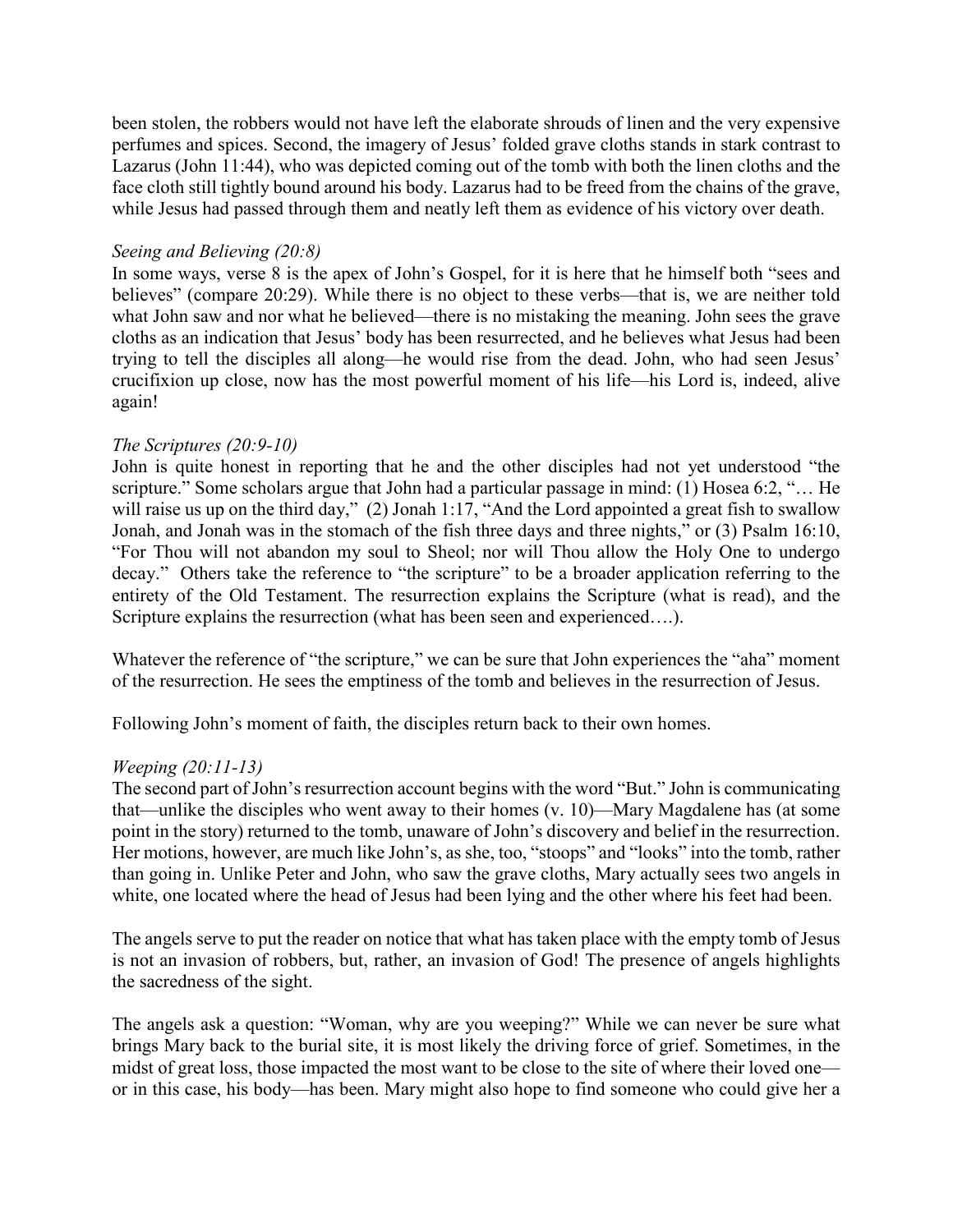clue as to the whereabouts of Jesus' corpse. Rather than embracing her grief, however, the angels question her grief.

We should note that Mary uses a singular pronoun, "I," in her response, as opposed to the plural pronoun, "we," that she used earlier during her first visit to the tomb (v. 2). On her second visit to the tomb, therefore, Mary is alone.

### *The Gardener (20:14-15)*

While conversing with angels, Mary turns around and "sees" Jesus standing there—but she does not recognize him. Remember, she does not yet believe. She is looking for a body, not a living Lord.

The most likely character to be hanging around the tombs early in the morning is the caretaker, the gardener. Pondering whether the gardener was under orders to remove the body of Jesus, Mary Magdalene offers to make arrangements with him to retrieve the body and give it a proper burial.

Mary is not completely wrong in her guess that the one behind her is the gardener. Pilate had already proclaimed in our previous chapter, "Here's the man!", meaning here is the new Adam, the new gardener. As New Testament scholar N.T. Wright concludes that the gardener [Jesus] is "charged with bringing the chaos of God's creation into new order, into flower, into fruitfulness. He has come to uproot the thorns and thistles and replace them with blossoms and harvests."

## *Mary's Moment (20:16-17)*

Imagine ourselves joining Mary at the tomb. Someone whom we hold most dear has died. To make matters worse, the body has been desecrated by an unexplained disappearance. Our hearts grieve at the loss and are completely unsettled by the missing body of our loved one. All we long for is one more opportunity to anoint his bruised body, to give him a proper burial.

At this moment of greatest distress, Mary hears the calling of her name. Hearing his voice, she knows that her Lord was alive! At that very moment, she understands that there was only one person who pronounces her name exactly like that. Was it the familiarity of the tones of grace and God?

We all long for "Mary's moment," that moment when Jesus calls our name, and we know that death has been defeated and life has won the day! Listen closely; I think he is calling your name, too!

Mary turns and calls him "teacher," and apparently takes hold of her Savior—with the intention of never letting go again. Jesus has already told us, "When the good shepherd calls his sheep, they know his voice" (10:3f.). When Jesus commands Mary to release him, he is probably communicating something along these lines: "Mary, our relationship has changed. I won't be walking around Galilee and Judea anymore. We won't be sharing regular meals, discussing, talking, and praying. I need to return to the Father—go and tell the disciples." Scholar N.T. Wright concludes that Jesus is saying, "Don't try to keep me, to possess me."